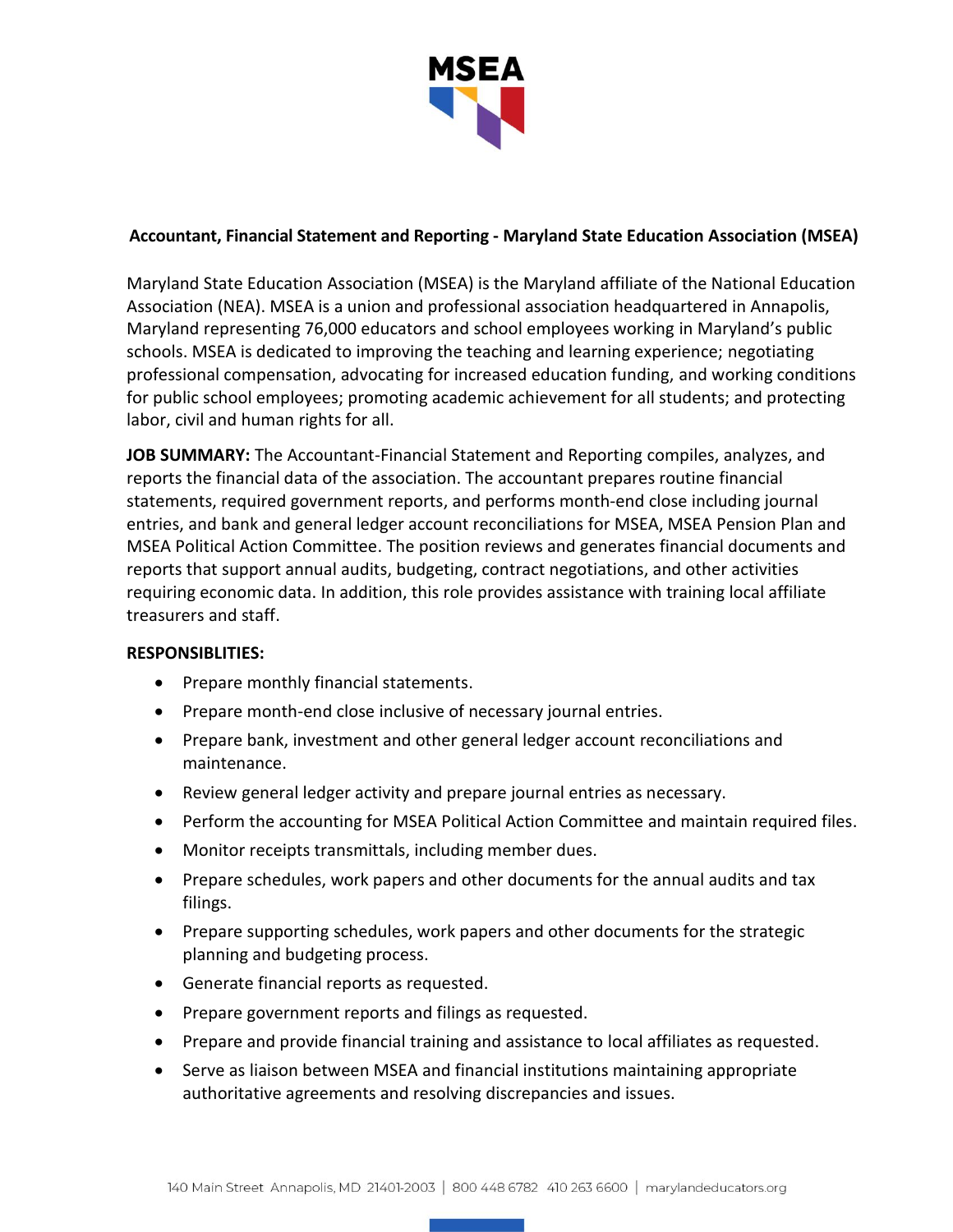

- Prepare economic data to assist in contract negotiations.
- Maintain documents in compliance with the association's document retention policy.
- Document procedures for assigned responsibilities, updating as necessary.
- Recommend improvements to increase efficiencies, accuracies and controls.
- Work extended hours including weekends and evenings, when necessary, in order to perform assigned responsibilities.
- Other duties as assigned

### **QUALIFICATIONS:**

- Bachelor's degree in business, accounting or related major.
- Certified public accountant desirable.
- Three to five years of full cycle accounting experience in an association or non-profit environment.
- One to two years payroll processing experience.
- Ability to exercise independent and expert judgement, initiative and resourcefulness.
- Ability to analyze tasks and complex problems and choose an appropriate course of action.
- Ability to perform duties with a high level of independence, efficiency and accuracy.
- Ability to interact effectively and frequently with individuals and groups both inside and outside the association in moderately unstructured situations.
- Use of judgment in interpreting and adapting guidelines such as MSEA policies, actions, precedents, and work directions for application to specific cases or problems.
- Ability to analyze or investigate and take appropriate action on a variety of substantive problems, questions or situations with a high degree of accuracy.
- Ability to work with confidential data of major importance and maintain confidentiality.
- Ability to prepare tax and regulatory reports.
- Ability to use sophisticated automated accounting systems and Microsoft Office Suite.
- Proficient verbal and written communication skills.
- Ability and willingness to periodically engage in travel and work extended hours.
- Has a valid US driver's license that complies with the state of Maryland.